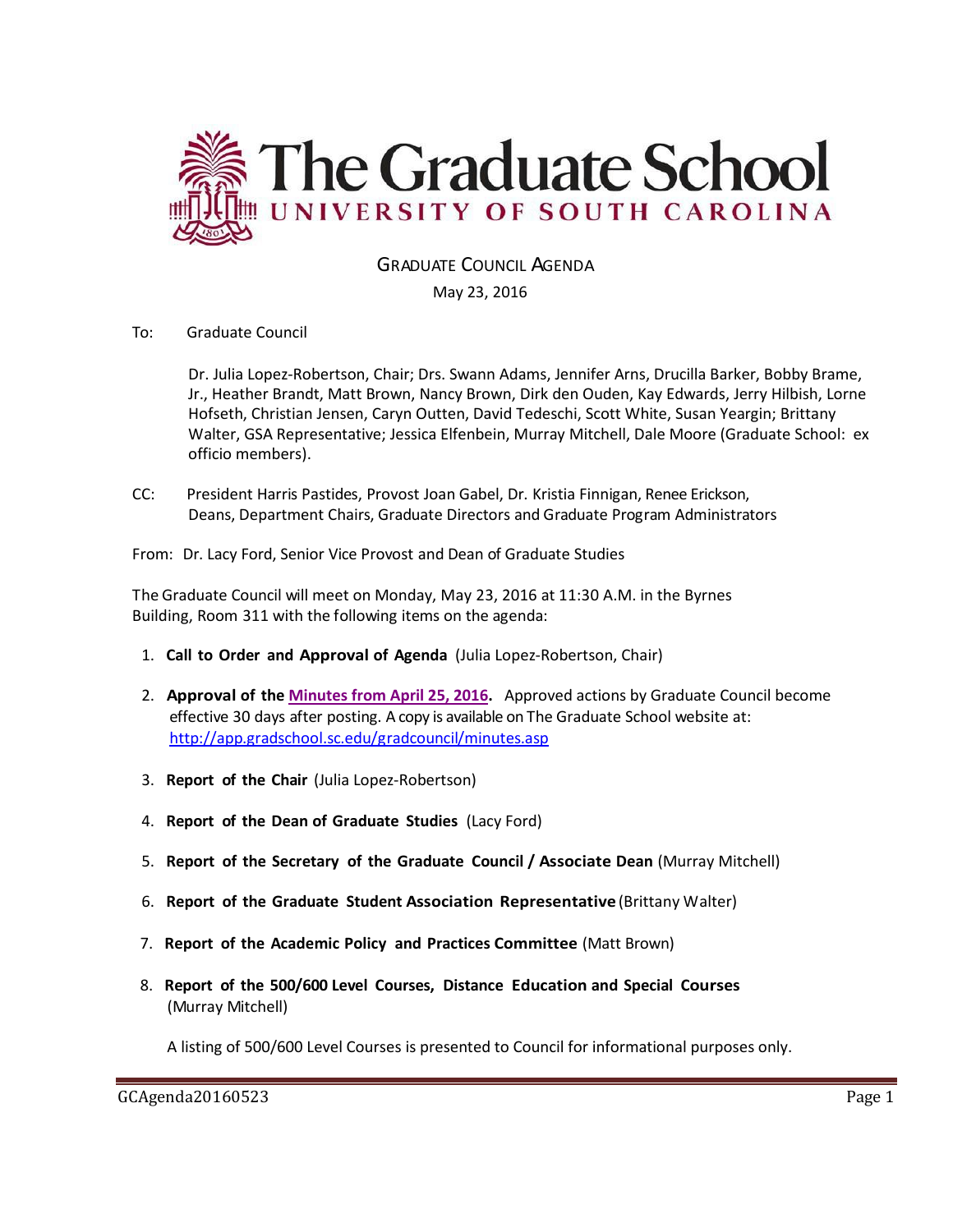### **500/600 Level Courses**

The Faculty Senate Committee considering these courses will not meet again until the fall semester.

### **Distance Education Delivery**

The Faculty Senate Committee considering these courses will not meet again until the fall semester.

### **Special Topics Courses**

- **EMCH 791** (3) Nuclear Analysis using Computer Codes for the Nuclear Industry (Summer 2016)
- **ENGL 738** (3) Topics in American Women Writers: Twentieth Century US Women Writers (Fall 2016)
- **ENGL 840** (3) Studies in American Lit: Blackface Minstrelsy (Fall 2016)
- **ENGL 841** (3) Studies in American Lit: Multi-Ethnic Literatures of the US (Fall 2016)
- **HPEB 792** (3) Mass Incarceration and Public Health (Fall 2016)
- **MKTG 712** (3) Sales: Process, People and Performance (Fall 2016)
- **SLIS 797** (3) Marketing for Libraries (Fall 2016)
- **SMED 729** (3) Science and Engineering Practices for Elementary Grades Science Teachers (Fall 2016)
- **SOWK 768** (3) Motivational Interviewing (Fall 2016)
- **SOWK 768** (1) RCSD School Practicum (Fall 2016)
- **EXSC 555** (3) Fundamentals of Clinical Trials in Exercise Science (Fall 2016)

### 9. **Associate Graduate Faculty Nominations (Murray Mitchell)**

#### None received

### 10. **Fellowships and Scholarships Committee** (Heather Brandt)

11. **Report of Science, Math, and Related Professional Programs Committee** (David Tedeschi) Below is a list of proposals reviewed by the Committee. Each curricular action can be viewed at this Public Agenda review site:<https://www.sc.edu/programproposal/gradagenda/?id=15>

At this Public Agenda link, the individual proposals are not live-linked, but agenda items are listed in alphabetical order. To view the full proposals, GC members and Committee Chairs still need to go to the Committee Review site, and filter for "Committees", then for the "Committee" called "Added to Grad Council agenda."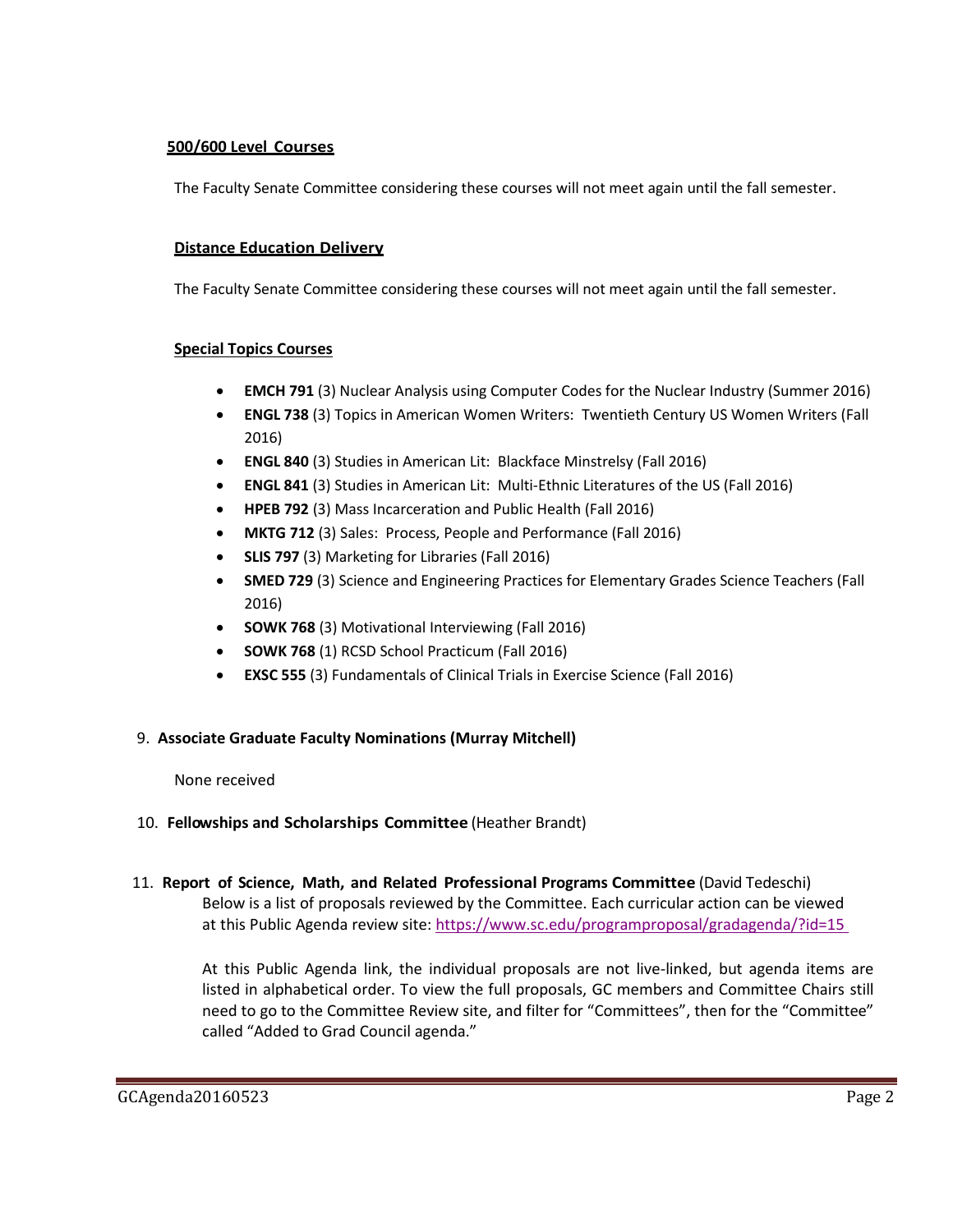- **MATH 739** (3) Introduction to Complex Geometry II, Arts and Sciences. NCP, Spring 2017
- **NURS Major / Degree Program,** Doctor of Nursing Practice, Nursing. Program Change: Fall 2017
- **NURS Major / Degree Program**, MSN in Family Nurse Practitioner, Nursing, New Program: Fall 2017
- **NURS Major / Degree Program**, MSN Adult Gerontology Acute Care Nurse Practitioner, Nursing, New Program: Fall 2017
- **NURS Major / Degree Program,** MSN Psychiatric Mental Health Nurse Practitioner, Nursing, New Program: Fall 2017
- **ZZEN Concentration,** Non-thesis option, Engineering and Computing, Program Change: Fall 2017

### 12. **Report of the Humanities, Social Sciences, Education, and Related Professional Programs Committee** (Drucilla Barker)

Below is a list of proposals reviewed by the Committee. Each curricular action can be viewed at this Public Agenda review site:<https://www.sc.edu/programproposal/gradagenda/?id=15> At this Public Agenda link, the individual proposals are not live-linked, but agenda items are listed in alphabetical order. To view the full proposals, GC members and Committee Chairs still need to go to the Committee Review site, and filter for "Committees", then for the "Committee" called "Added to Grad Council agenda."

- **EDRD 731** (3) Assessment and the Foundations of Reading/Writing, Education. CCP: Fall 2017
- **MKTG 714** (3) Social Media Marketing and Analytics, Business. NCP: Fall 2016
- **MKTG 715** (3) Business to Business Marketing, Business. NCP: Fall 2016
- **PSYC 726** (3) Lifespan Psychopathology and Resilience, Arts and Sciences. CCP: Fall 2017
- **PSYC 825** (3) Introduction to Statistical Mediation Analysis, Arts and Sciences. NCP: Fall 2016
- **SOWK 727** (3) Social Work in an Educational Setting, Social Work. NCP: Summer 2016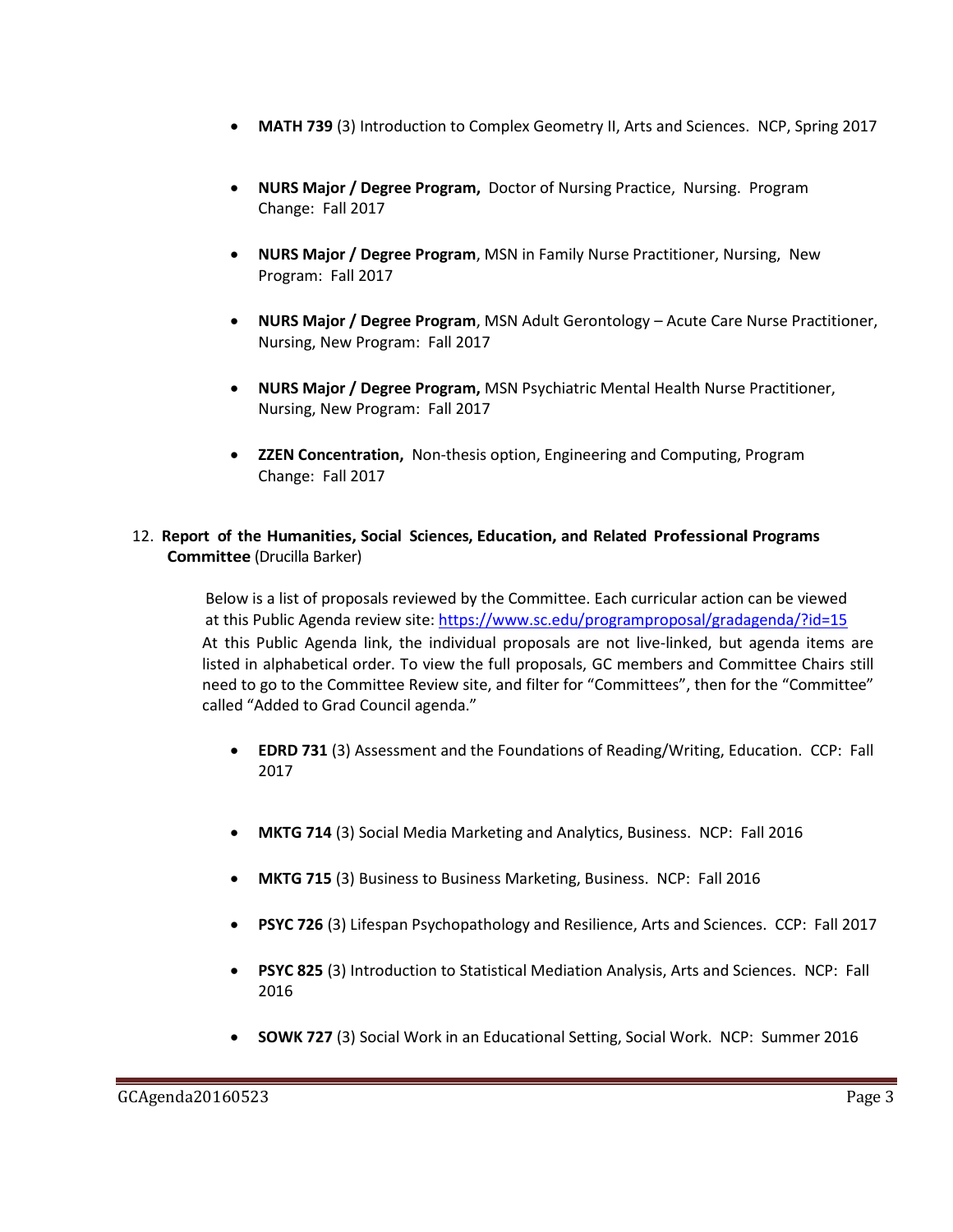- **SOWK 728** (3) Social Work Case Management, Social Work. NCP: Summer 2016
- **SOWK 729** (3) Cognitive Behavioral Therapy, Social Work. NCP: Summer 2016
- **SOWK 730** (3) Trauma-informed Social Work Practice, Social Work. NCP: Summer 2016

### 13. **Report of the Grievances, Appeals and Petitions Committee** (Nancy Brown)

### 14. **Other Committee Reports**

### 15. **Old Business**

#### 16**. New Business**

### 17. **Good of the Order**

Attached, please find a copy of the report from the External Deans for further discussion.

Also, please consider this "draft" of the Provost Blue Ribbon Committee priority goals, based on discussion and consideration of the external report:

- 1. Hire a full-time resident Graduate Dean
- 2. Welcome the Graduate School to the Council of Academic Deans
- 3. Enhance Professional Development for graduate students (part time Associate Dean is anticipated to start July 1, 2016)
- 4. Create an enhanced Graduate Web Portal
- 5. Implement a Continuous Enrollment policy
- 6. Improve financial arrangements for graduate students (increase health insurance subsidy and better define fellowships and graduate assistantships)
- 7. Inspire interdisciplinary: Pilot new thematic efforts based on common interests, 2016-2017

### 18.**Adjournment**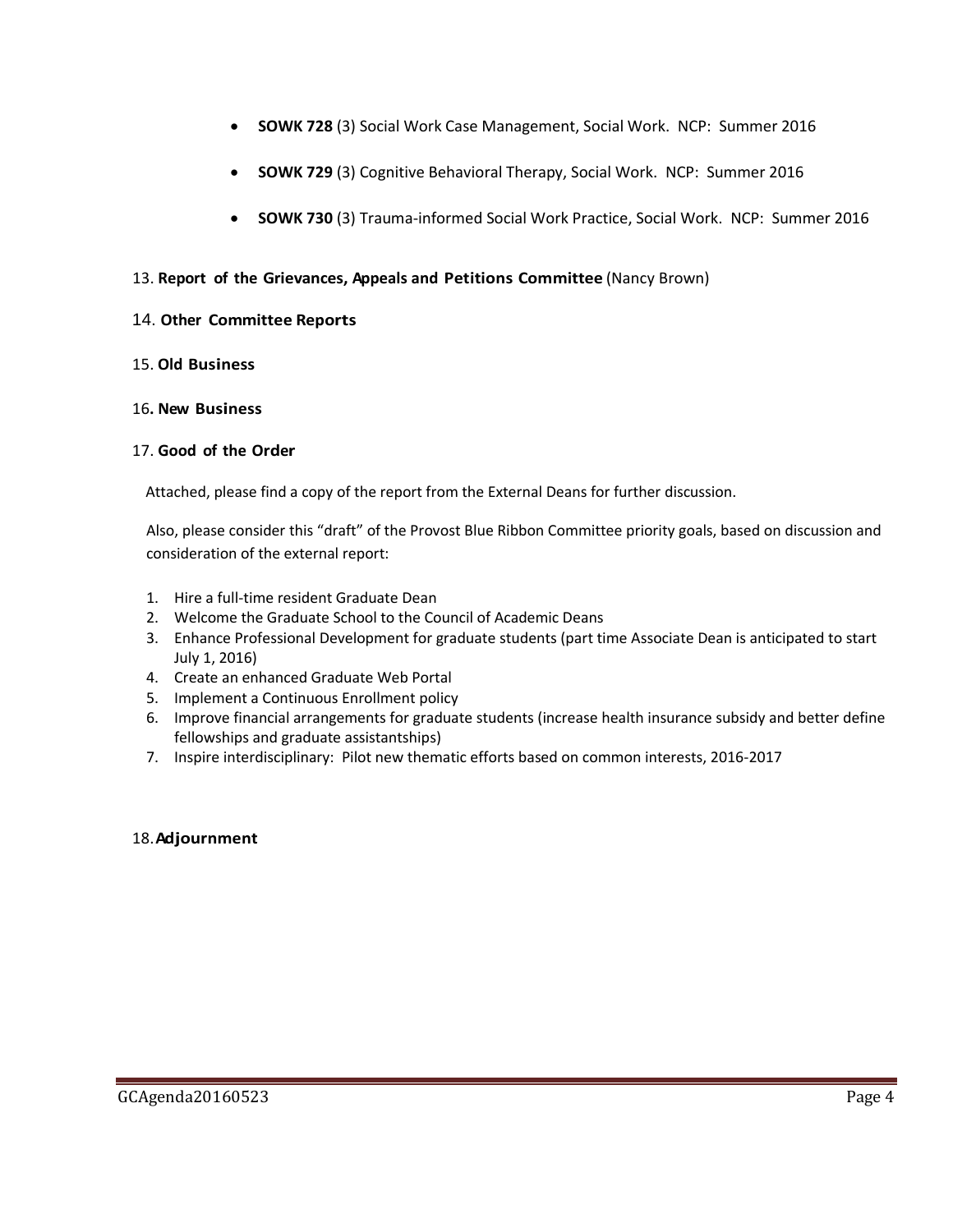# **Consultation Report: University of South Carolina Graduate School**

## **External Perspective Provided by Dr. Maureen Grasso (N.C. State) and Dr. John Z. Kiss (U. Miss.) 12 April 2016**

## **Introduction**

The Deans of the Graduate School at North Carolina State University and the Graduate School at The University of Mississippi were invited to provide an external perspective on issues affecting Graduate Student Life. These issues include personal aspects of student life, professional development, interdisciplinary collaboration, financial concerns, and structural aspects of the organization of the Graduate School. The overarching goal of this visit was to provide the University of South Carolina Graduate School and Provost Gabel with meaningful recommendations to not only better serve the current 6,500 graduate students (25 percent of the population) but also future students.

While it is true that many universities focus attention and resources on undergraduate populations, it is the graduate population that is the "backbone" of American competitiveness. Graduate students are knowledge creators, drivers of the economic engine, and innovators of tomorrow. In addition, they are the skilled workforce that has the expertise to compete effectively in the knowledge-based global economy. Graduate students provide our nation with a competitive advantage.

It is important to note that the graduate student population at the University of South Carolina (USC) is a strong and significant size warranting full consideration and visibility on campus. Thus, the university is to be commended for appointing the Provost's Blue Ribbon Committee on Graduate Student Life (hereafter referred to as the Committee) to bring focus to an important segment/population of the university. Graduate students are critical not only in defining a very high research activity institution but also are essential to attract and retain the world-class faculty, and, thus, impact the lives of undergraduates.

## **Background**

The following materials were reviewed prior to the site visit: the Provost's Blue Ribbon Committee on Graduate Life Executive Summary; Thirteen questions generated by the Provost's Blue Ribbon Committee; Summary of Subcommittee Reports; Focus Group Results and Protocol; Executive Summaries from attendees of the Conference of Southern Graduate Schools; and Appended information and examples from the Conference of Southern Graduate Schools.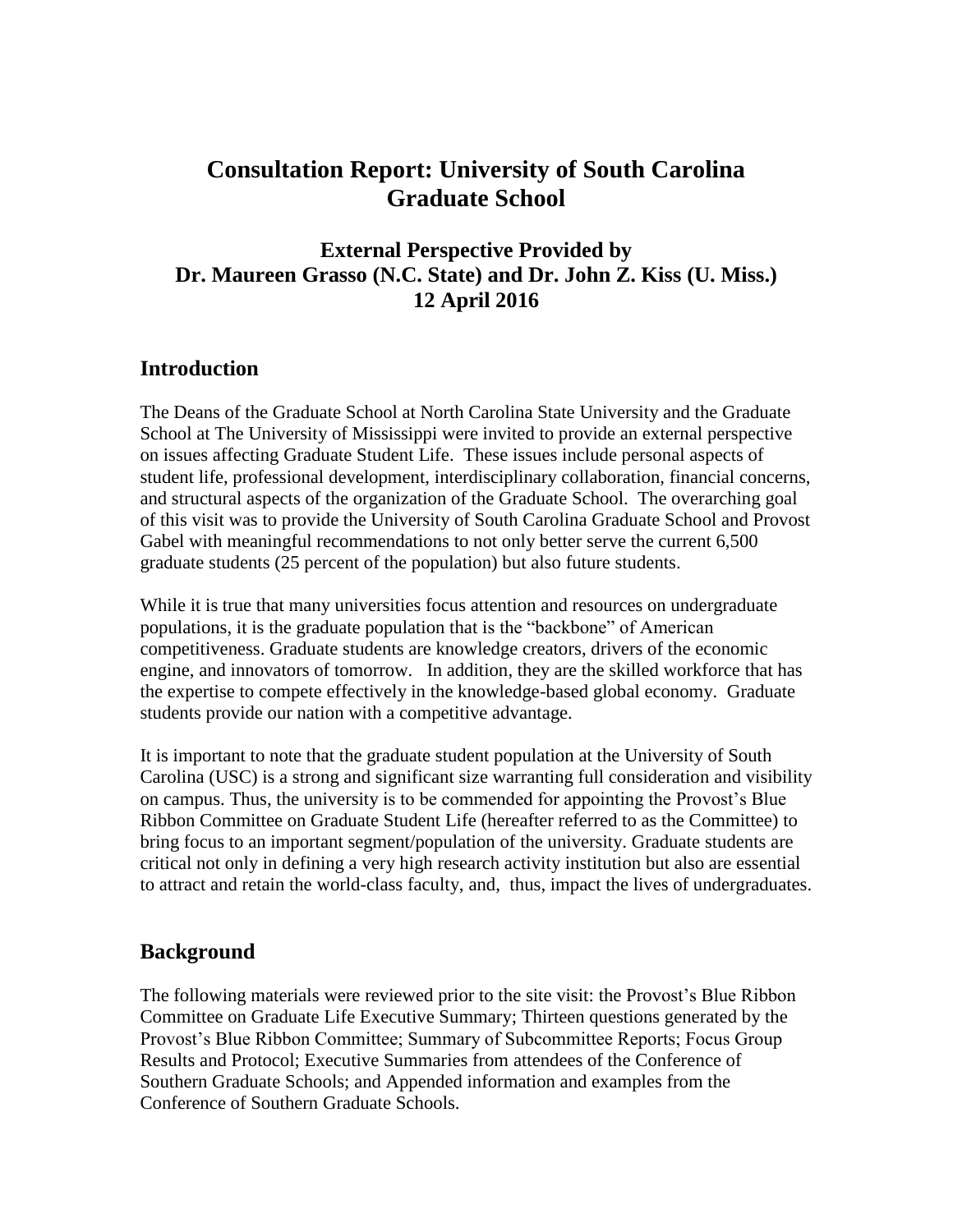The deans met with Senior Vice Provost and Dean of Graduate Studies Lacy Ford; Senior Associate Dean of The Graduate School Jessica Elfenbein; Selected graduate students from the Committee: Deeonna Farr, Robert Greene, Sumi Selvara, Brittany Walter, Shana Watson; Vice President for Student Affairs and Vice Provost and Dean of Students Dennis Pruitt; Associate Vice President for Administration, Student Affairs and Academic Support Stacey Bradley; Deputy Provost Helen Doerphinghaus; Graduate School Staff: Garrick Queen, Dale Moore, Libby Cross, Emily Rendek, Wright Culpepper, Robert Sutherland; Council of Academic Deans; President Harris Pastides; members of the Committee: Heather Brandt, Mark Anthony, Tracey Weldon-Steward, Andrew Graciano; Co-Chairs of the Committee Stacy Fritz and Michael Matthews; Director of Organizational and Professional Development Nathan Strong; Associate Dean of The Graduate School Murray Mitchell; members of the Graduate Council; and members of the Committee.

The format of this report will be organized around the headings of (1) student life, (2) professional development and interdisciplinary collaboration, (3) financial aspects, and (4) structural aspects of the Graduate School. Under each heading, strengths, issues and challenges are identified, followed by recommendations. The appendix to this report will include responses to the thirteen questions generated by the Committee.

# **1. Student Life**

**Strengths** 

- Students spoke very highly of their faculty mentors.
- Presidential Fellows spoke highly of this program and endorsed the professional development opportunities provided by the Graduate School (Senior Associate Dean is coordinating) and the opportunity to connect with peers from across campus resulting in interdisciplinary research.
- The Graduate School has the ability to bring different groups together and share best practices with directors of graduate programs.
- Graduate School staff members are very professional, service oriented, and committed to serving the graduate community.
- There is a strong and active Graduate Student Association.
- There is a dedicated space (key card access) for graduate students in the library.
- USC is seen as very friendly and welcoming.
- Cost of living is relatively low in Columbia, SC.
- Having an Ombudsman specifically for graduate students is a definite strength as it provides a neutral place for students to seek advice.

### Issues and challenges

 Key university offices (registrar, bursar, student services offices, and career services) focus more on undergraduates and miss key important nuances of the graduate student population who do pay tuition and fees, and represent an important segment of the student population.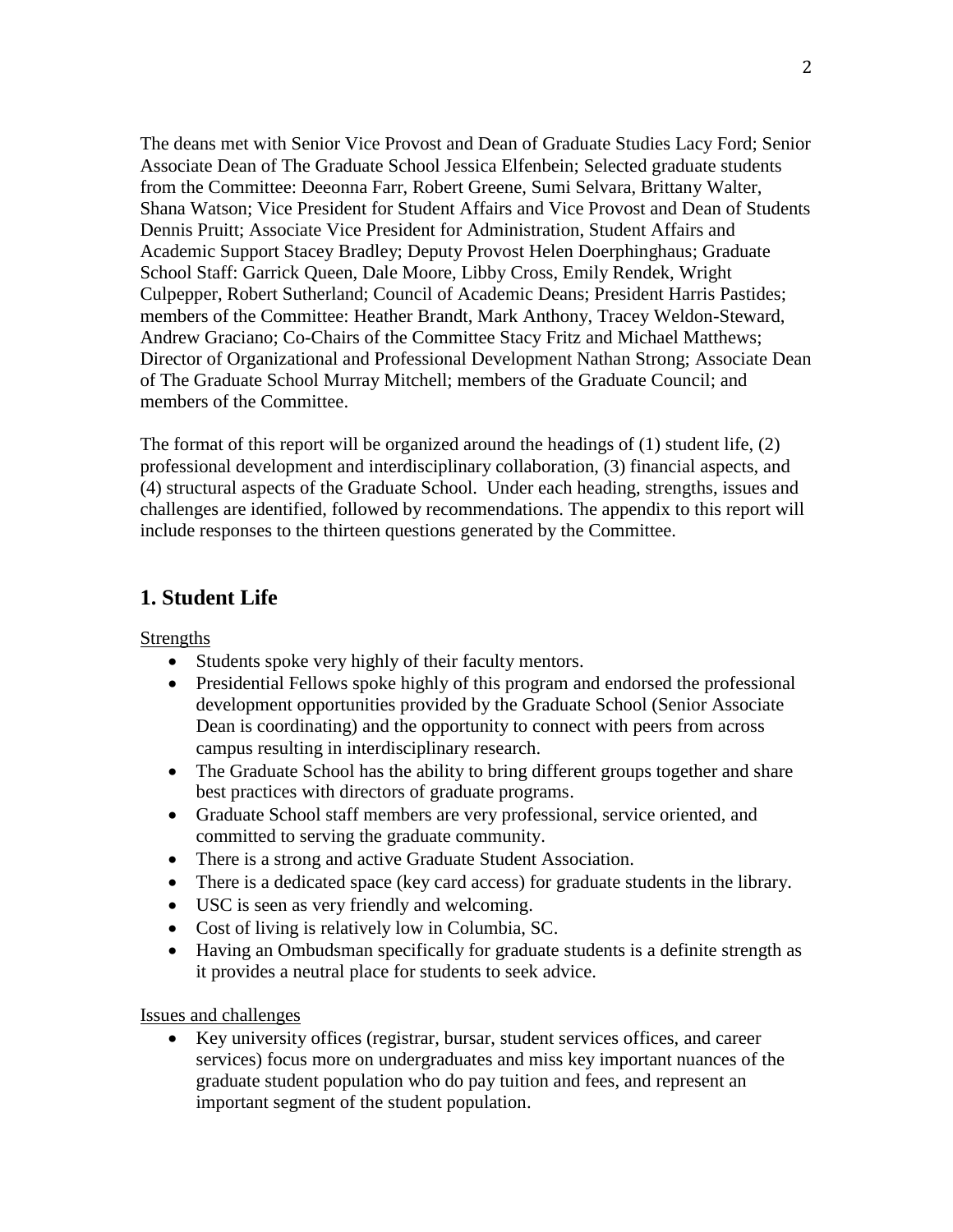- Housing for incoming international graduate students is critical and lacking. While the university is no longer in the "housing" business, international students need access to clean, livable, affordable housing within walking distance of campus as many will not have access to personal transportation.
- Communication and access to information (or lack thereof) is seen as a major problem in graduate student life.
- Policy changes across campus (outside the Graduate School) do not consider the unintended consequences and how the potential change will affect graduate students, and when such changes are made, they are not communicated in an effective manner.
- No formal required Graduate School Orientation is provided for all new incoming students in August.
- The Graduate Student Association is a volunteer organization. None of the officers receive a stipend. Thus, it is common for the President and Vice Present not to be able to commit the time and resources necessary to provide the leadership needed, as they may need to secure employment outside the duties of these offices to provide their living expenses. These students (unlike undergraduates) may not have financial support from their parents and thus may have to drop the responsibilities associated with their leadership position.
- Parking for Teaching Assistants is an issue as these students have difficulty getting to their classes in a timely manner. The looping shuttle does not seem to be efficient to serve this need. As a result there is high frustration among the students.
- Parking is always a prime issue whether it is with faculty, staff, or students. It is a major concern with graduate students.
- There is a great need for affordable day care.
- There is no diversity officer in the graduate school, and faculty suggested that there is a need for this position.
- USC is not seen as friendly with a focus to address the needs of nontraditional graduate students and those who are living below or at the poverty level.
- While there is a focus on services available to undergraduates who are veterans, this is not true for graduate student veterans.

### Recommendations

- Implement an Outstanding Graduate Faculty Mentor Award(s) to acknowledge the excellent work of faculty and to provide role models in this important area.
- Define 3 or 4 key issues or needs of the graduate student population and the offices that can or should be able to assist them. Use the Focus Group results from the Committee Report as a starting point to assist in defining these issues.
	- o Engage the division of Student Affairs in a discussion about the Focus Group results with an action oriented outcome – what is it we can do differently to address these concerns and how will we know that we have done this? Or, if this is an issue that truly cannot be addressed, educate the Graduate Student Association as to the rationale.
	- o Educate key staff members and leaders in offices as to how they are missing the nuances or needs of graduate students. One way this can be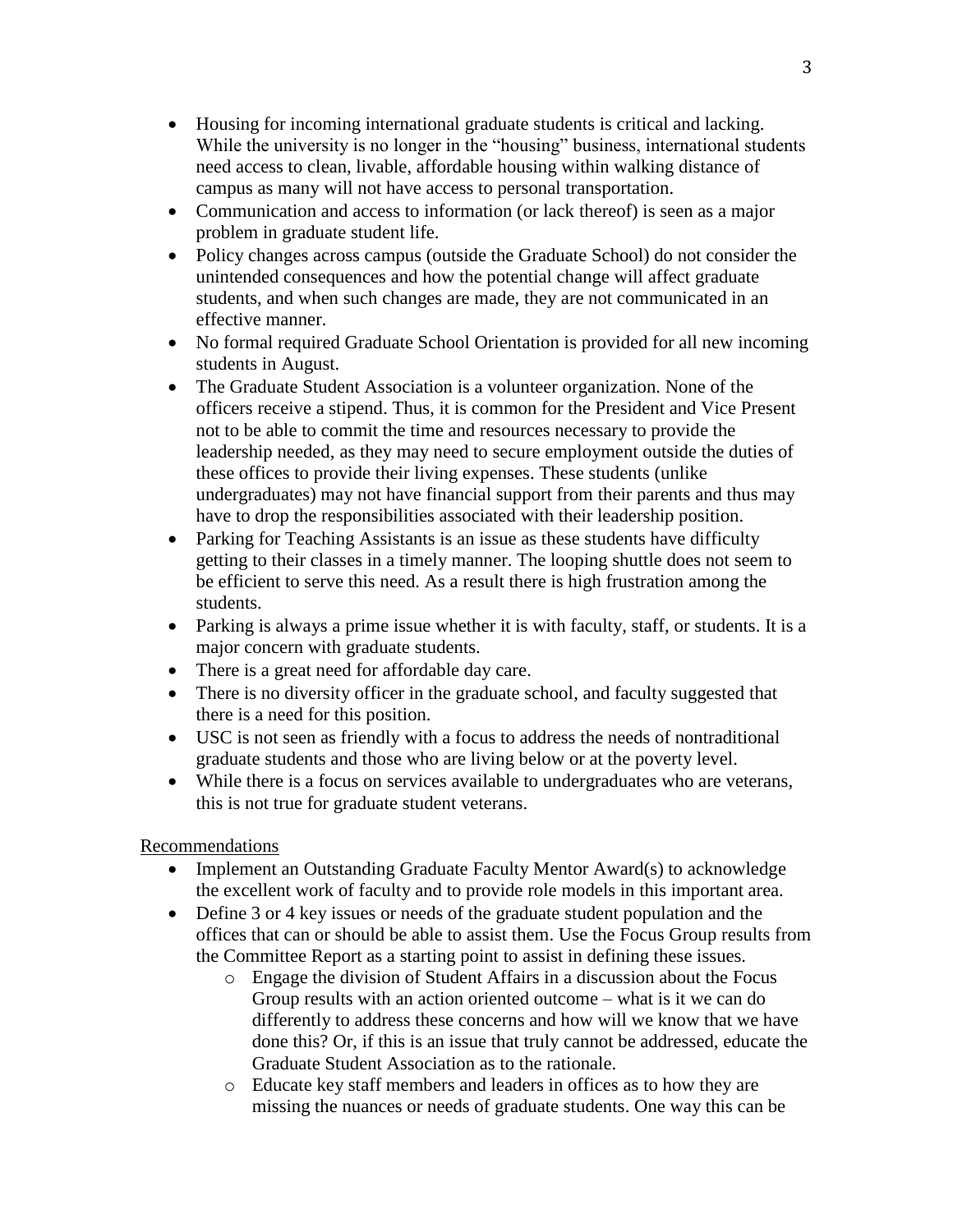done is through "a day in the life of a graduate student" where staff members or VP assume the role of graduate students with several key scenario problems (financial issues, or payroll issues, or registration issues, or career services issues). As part of the role playing exercise, individuals walk through the different offices and experience first-hand what some students encounter when offices are not talking to one another or addressing the needs of this population. It can be an enlightening experience.

- Either provide housing for incoming international students or have the Student Affairs Division (or whomever is responsible for residential life) contract with local apartments to provide needed housing. Then Student Affairs should provide website linkages with pertinent information (what is a lease, cost, distance from campus, public transportation) so other websites can link to them. For example the Graduate School website and the International Student Offices website can link to the Student Affairs site. In addition this information can be provided during a "campus fair" occurring immediately after a formal Orientation of all graduate students in August.
- It is recommended that a Campus Climate Survey be conducted to include graduate students. Much will be learned about the strengths of the climate of inclusiveness.
- When policy changes are being considered, consultation with the Senior Associate Dean of the Graduate School can be helpful, as this person is in the day-to-day operations and most closely informed as to how a policy might have undue unintended consequences on this population.
- Develop a mandatory half day (9am -11am) Graduate School Orientation that includes a Campus Fair immediately following the formal part of that orientation. The Campus Fair brings key offices together for one-stop shopping with key staff members to address questions from students (parking, housing, student health, counseling, athletics, international students, recreation, library, dining etc.) The formal part can be modeled after other key orientation programs (University of Georgia, NC State University, University of Mississippi). The afternoon is now available for all programs to build on the Graduate School Orientation and provide more specific information as to how to select your advisor etc. The orientation could occur one day prior to the start of classes (could be a few days before or one week before) and should be posted on the University Calendar and communicated by the Graduate School and Provost to all programs of this "mandatory" orientation. This will assist with retention and time to degree and enhance student life.
- The President and Vice President of the Graduate School Association need a competitive half-time and quarter-time stipend, respectively, (20 hrs/week, 10hrs/week) to provide the type of leadership needed to enhance graduate student life. Financial compensation for officers is a best practice at many peer institutions.
- Parking for Teaching Assistants might be addressed through the use of an express shuttle from a specific offsite parking lot to one or two locations on campus. This shuttle would be primarily for teaching assistants.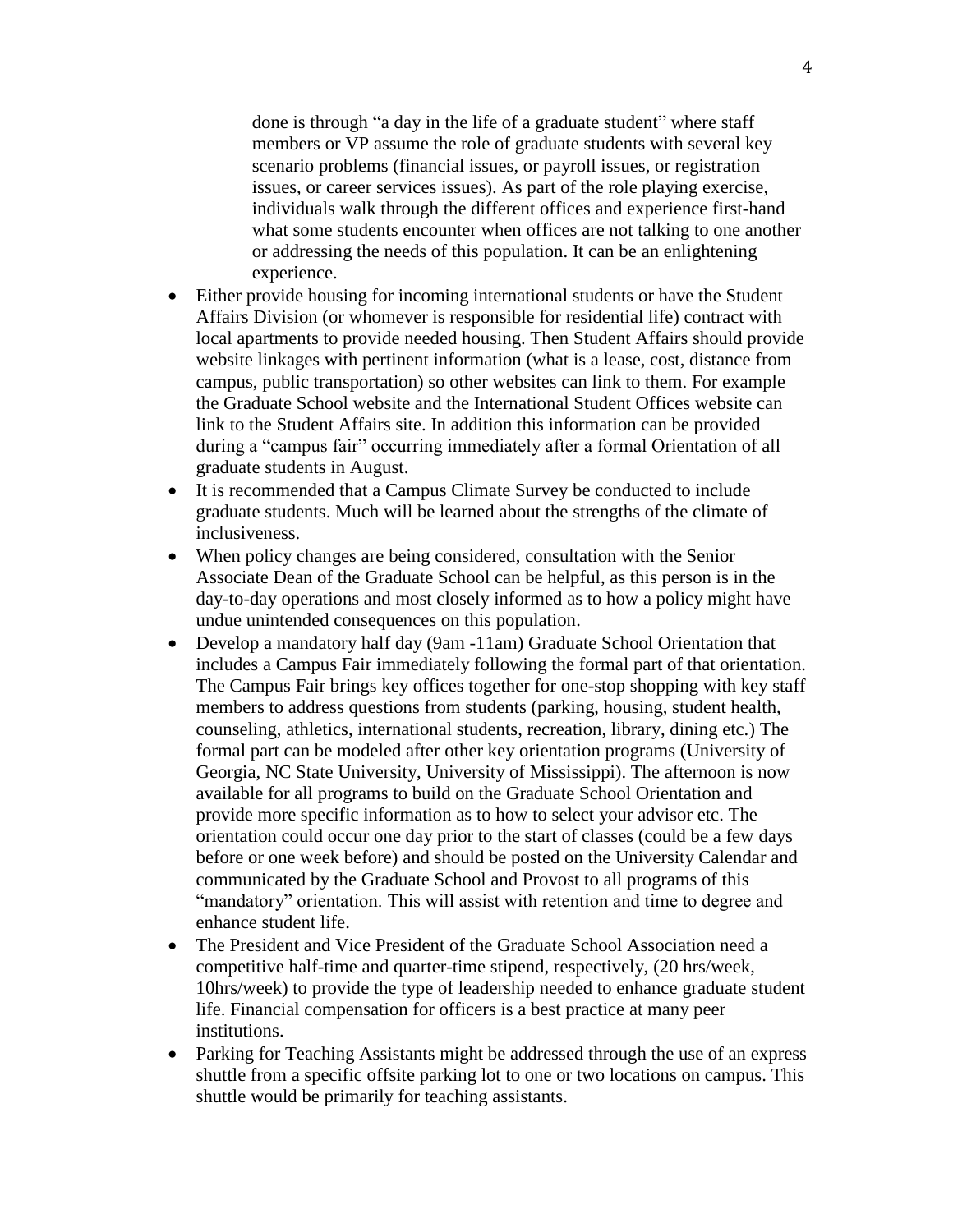- On some campuses, Teaching Assistants with documentation are allowed to purchase parking and pay the same fees as faculty and or staff.
- Another possible parking recommendation is to create an app for cell phones where students will know which lots are full and not available. This would be quite similar to parking lot management systems at airports.
- Another parking possibility is to open the gates to "gated lots or parking decks" at 5pm. Many peer institutions allow for earlier access compared to what is available at USC.
- Another possibility is to allow "park share" where students can buy 20 passes to be used for the academic year to share a space with another graduate student. Emory University was cited as an example of park share.
- Explore further the need and duties of a diversity officer within the Graduate School. Recognize excellence in this area by awards from The Graduate School for Diversity and Inclusion (University of Mississippi has an example).
- Explore options on how better to serve vulnerable populations of graduate students (i.e., information of food pantries/banks; supply banks – paper pencils loan of lap tops; day care; affordable housing).
- Expand the focus of the offices providing services to veterans to include a conscious effort to include graduate students.

# **2. Professional Development and Interdisciplinary Collaboration**

## Strengths

- Professional development is occurring on campus through individual graduate programs, central offices including the Graduate School, Office of Student Life, Career Center, and Writing Center for Teaching Excellence. These programs can be leveraged to provide a foundation upon which the university community can build.
- The Presidential Fellowship and the Bridge Humanities Teaching Corps programs are currently benefiting from the professional development programs provided by the Graduate School and can serve as models going forward to scale up.
- If funded, the pending NEH Next Gen Implementation Grant: IMPACT: Wide Entry Career Prep will be a great asset to the graduate community and can serve as a benchmark program for other universities to emulate.
- There is potential for partnerships across the campus with respect to developing and delivering professional development offerings for graduate students.
- A new ½ time Associate Dean for Professional Affairs, Career Planning, and Faculty/Staff Development is being hired for Fall 2016.
- Faculty and students are very interested in professional development for their students and ways for them to connect with interdisciplinary centers and institutes. They are beginning to see professional development as a value added asset of the Graduate School.

Issues and challenges

 There is a lack of awareness of the professional development offerings on campus. It is not clear who is offering what programs, and it is not clear when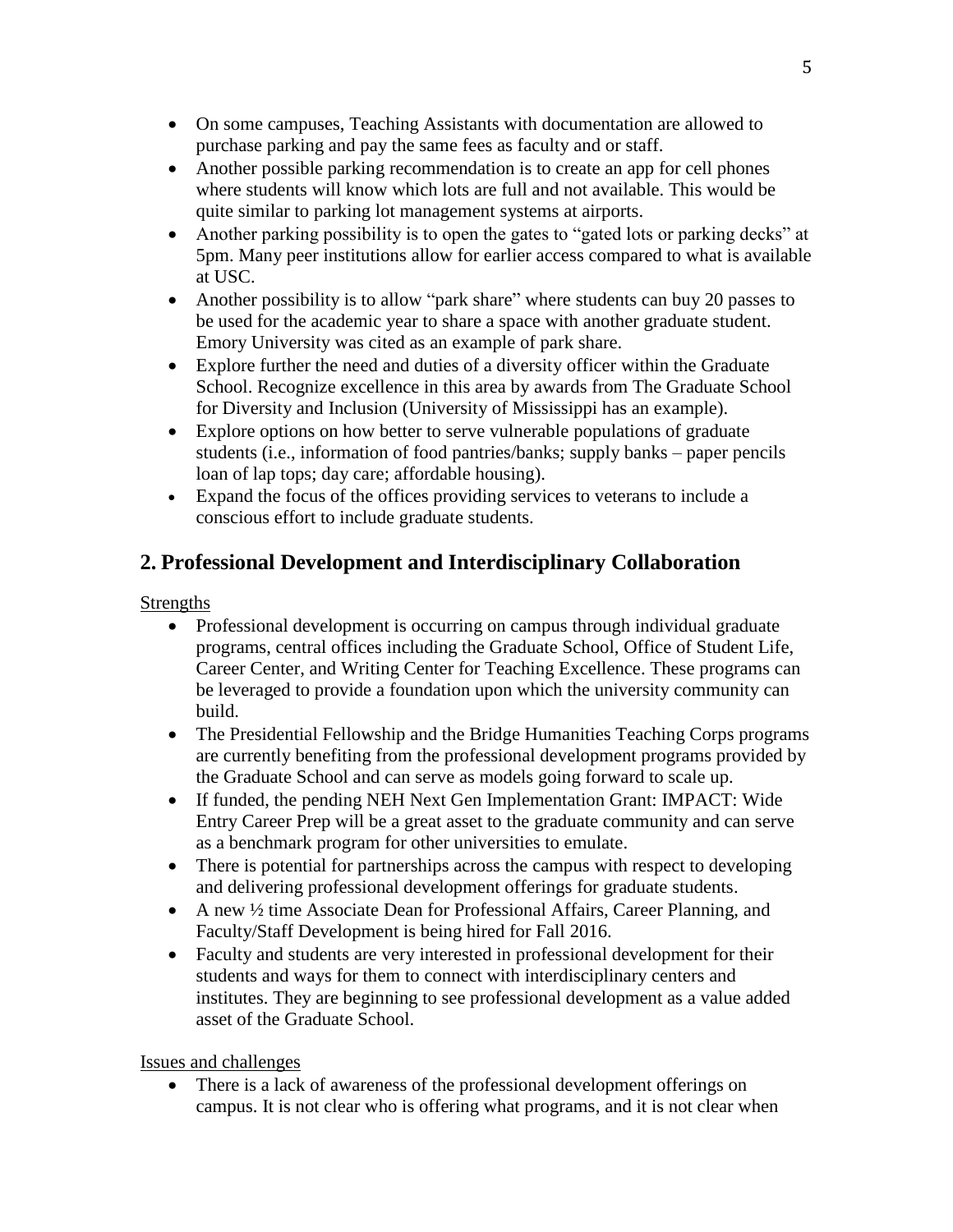these programs are available. In addition there is no "one stop shopping" or place to search for workshops and opportunities.

- The duties that will be associated with the new  $\frac{1}{2}$  time Associate Dean for Professional Affairs, Career Planning, and Faculty/Staff Development are more aligned and appropriate for a full time position.
- Providing a portal similar to Texas A&M's G.R.A.D. (see [http://ogaps.tamu.edu/Buttons/Professional-Development-Opportunities\)](http://ogaps.tamu.edu/Buttons/Professional-Development-Opportunities) is a great idea. However, resources will be needed to support key staff to update and maintain a site.
- Faculty and students are seeking additional information regarding centers and institutes.
- Graduate students are interested in seeking internships in industry, and there is no place where they can obtain assistance to explore opportunities or how to prepare for internships.

## Recommendations

- Conduct a university wide analysis and compile a list of what professional development workshops/seminars are being offered across the campus including: by whom, for whom, and when. Then, bring key stakeholders together to plan out or provide a 2 year "road map" for professional development for graduate students and post docs.
- Using the Texas A&M's G.R.A.D. portal as a model, develop a site on the Graduate School website where staff from graduate programs, writing career or counseling centers, and institutes can enter and update their professional development opportunities and indicate whether the professional development is closed registration or open to all graduate students from across campus. This will take resources to be reallocated to the Graduate School to develop the site and buy in from programs and centers to participate.

See: [http://ogaps.tamu.edu/Buttons/Professional-Development-Opportunities/G-](http://ogaps.tamu.edu/Buttons/Professional-Development-Opportunities/G-R-A-D-Aggies.aspx)[R-A-D-Aggies.aspx](http://ogaps.tamu.edu/Buttons/Professional-Development-Opportunities/G-R-A-D-Aggies.aspx)

- It may not be realistic to expect a  $\frac{1}{2}$  Associate Dean and  $\frac{1}{2}$  Faculty position to serve graduate students, faculty and staff and continue a research agenda and teaching load and do it all well. Consider reducing the work load or increasing the appointment to full time. If you reduce the work load, then have the person focus on graduate students.
- Provide additional information (using a consistent template) such as contact information, project availability, graduate student involvement with respect to research occurring in Centers and Institutes. A link from the Provost page to the Centers and Institutes who would then use that template to provide the additional information could be easily done.
- The Office of Student Life can partner with the Graduate School and tailor the professional develop offerings and services to better meet the needs of graduate students.
- The Graduate School can bring faculty together (directors of graduate programs) to share their best practices on mentoring and enhancing student success and life.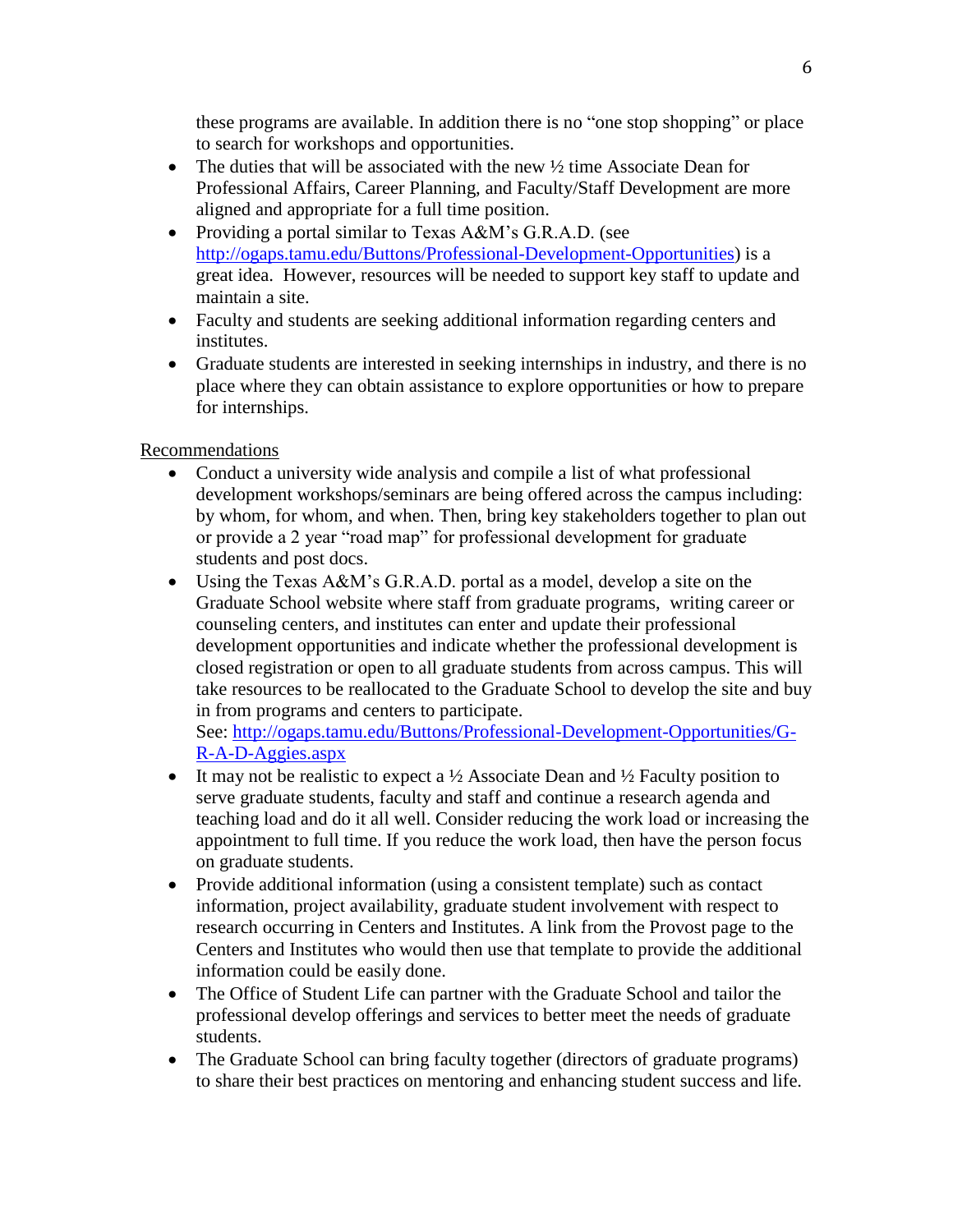# **3. Financial Aspects**

**Strengths** 

- It only takes a \$250 Fellowship to be awarded to a student to enable resident tuition.
- Programs set the stipend levels they want.
- Funding support through SPARC Graduate Research Grant program is seen as a real asset and great value to graduate students. [http://sc.edu/about/offices\\_and\\_divisions/research/internal\\_funding\\_awards/stude](http://sc.edu/about/offices_and_divisions/research/internal_funding_awards/students/sparc/) [nts/sparc/](http://sc.edu/about/offices_and_divisions/research/internal_funding_awards/students/sparc/)
- A small health insurance subsidy is provided for eligible TAs.

### Issues and challenges

- It only takes a \$250 Fellowship to be awarded to a student to enable resident tuition, and thus many students are not fully funded. Many times students are offered this fellowship only for their first year. While this may appear to be a good idea from the faculty, it does not reflect well on the university brand.
- Graduate student funding is not competitive and thus it is difficult to recruit top students. Faculty are able to recruit "good" students but not able to attract the top 20%.
- Stipends are low (in many programs), making them not competitive with peer institutions, and there are no cost of living adjustments to multi-year funding packages as is the practice with other institutions.
- While it appears that programs set stipends, levels vary considerably even within a program. At times, some faculty members within a program are not consistent with their offers such that they are competing for the same prospective student with different offers. In addition, it is not clear that programs are adding cost of living raises when they can.
- It not clear that the university has an understanding or knowledge of what stipend levels are college by college. Many peer institutions do have this information. Some universities have this data, and the university through the Provost and Graduate School do set minimum levels and cost of living raises. It is difficult to have a conversation about this important topic when the data are not readily available.
- No standardized "floor" level to be eligible to receive resident tuition.
- The complex fee structure and "hidden or surprise" fees make it very difficult for students to be fully aware of the cost of their education, and thus they cannot plan and budget accordingly.
- The Graduate School does not have a centralized role where it could work collaboratively with colleges in funding decisions. For example, the Provost's Office at University of Tennessee recently collected data from graduate schools to benchmark their stipend levels. They in turn were able to use this information to make the case for setting minimum levels of stipends.
- USC's contribution to the Health Insurance premium is at 19% and much lower than either Clemson University, SEC institutions, Peer, or Peer Aspirants. For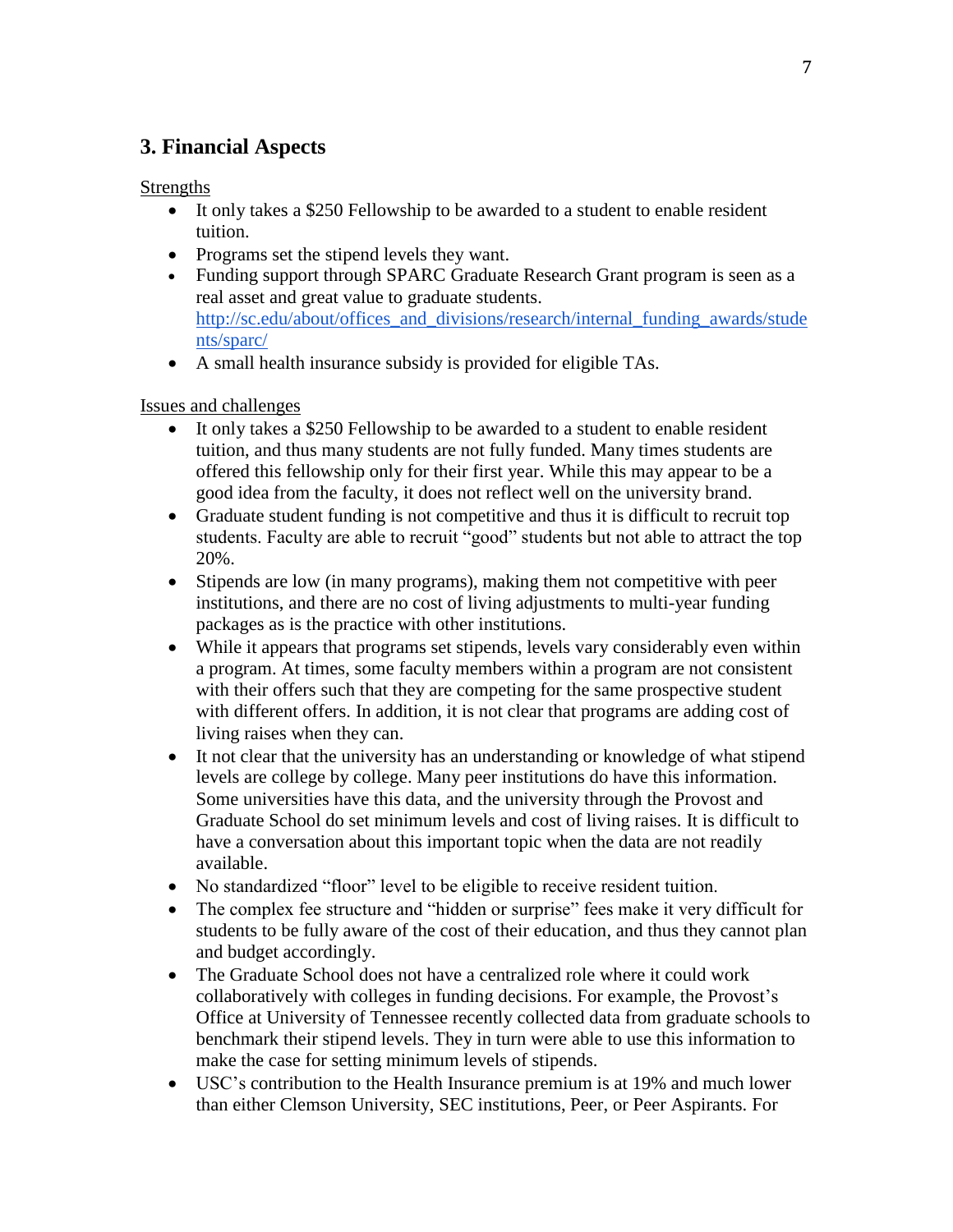example, the University of Mississippi provides a contribution of 70%, and NC State University provides 100%. The current situation reflects poorly on a flagship institution and negatively affects the recruitment of the top 20% students. It is understood that the State only provides seven percent of the total budget for the university and that these financial constraints are a major issue to resolving this issue.

### Recommendations

- Stipends need to increase and be consistent with respect to a "floor" to be eligible for health insurance and tuition remission or tuition waiver. Programs can add to the minimum stipend level given market demands.
- Provide one location on the web a "Clearing House for Graduate Assistants" where offices can list funding opportunities. If an office is looking to hire a graduate assistant, they can list this opportunity on that web site so graduate students will have one location to look for potential funding. This clearing house site can be communicated to the Graduate Student Association, to students during the Graduate School Orientation, and to directors of graduate programs.
- The Provost with the Graduate School should examine the current practice and policy regarding minimum stipend levels required for assistantships and for instate tuition waivers. For example, one university through the Provost's Office sets the minimum stipend levels required for assistantships and for in-state tuition waivers. The College Deans then set their annual and academic rates above that minimum and share that information with the Graduate School.
- It is recommended that the university explore every possible means to raise the health insurance contribution to at least the amount contributed by Clemson University and ultimately to that of Peer Institutions.
- Provide some "summer" funding to the Graduate School to allocate in a competitive way to graduate students. For example, \$40,000 can be used competitively to support students who served as TAs and do not have summer funding. It can be used to provide a small grant competition for students in the Arts, Humanities, and Social Sciences to enable them to collect data or conduct their research. Small (\$1,000) grants can make a significant difference in aiding these students to complete their degrees.

## **4. Structural Aspects of the Graduate School**

The Graduate School and the academic leader of that unit have a unique role within the university to uphold and support excellence in graduate education, thereby upholding the value of the degrees awarded and enhancing the brand of the university. No other unit on the campus has the knowledge of or an institutional-wide perspective of all programs, or can objectively assess quality and excellence, or bring forth best practices for all to engage.

The Graduate Dean is an Academic Dean, and unlike other deans, has the responsibility to provide vision, leadership, and oversight at the highest level for quality and excellence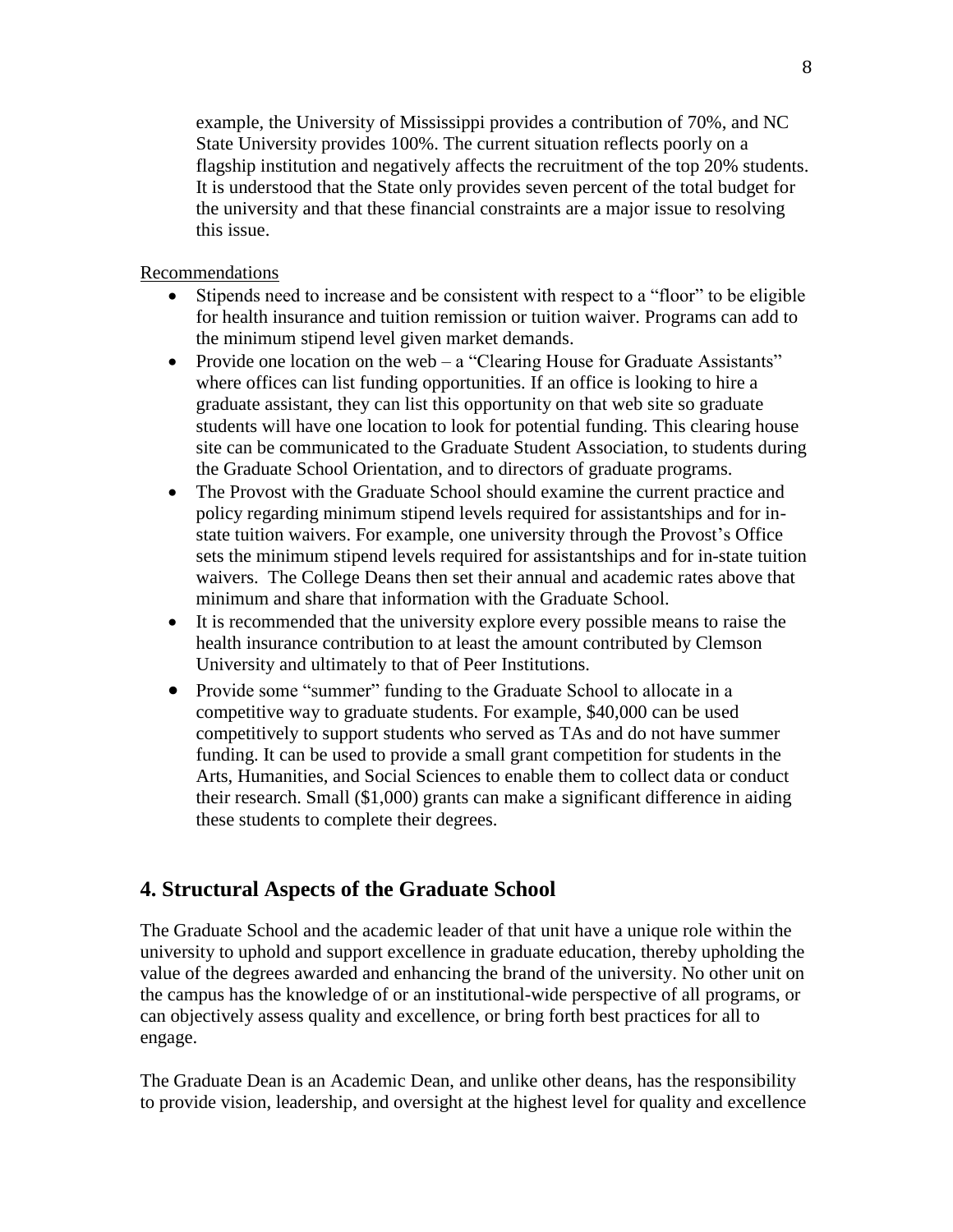for all graduate programs. The Graduate Dean, and thus the Graduate School, "articulates a vision of excellence for the graduate community, provides quality control for all aspects of graduate education, maintains equitable standards across all academic disciplines, and defines what graduate education is and what it is not" (Council of Graduate Schools 2004). Most importantly, the Graduate Dean serves as an advocate for graduate education, for graduate students, and for issues critical to the success of graduate programs.

The Council of Graduate Schools (2004), which is known for best practices in graduate education states, "Each university should have a single individual who is the chief academic officer for graduate education. The unique interests of graduate education are not best served when these responsibilities are distributed to individual academic units…". It is clear that the scope of work matters more than the title. The individual whose sole responsibility is graduate education should have the recognition that he or she has primary responsibility on campus for graduate affairs. When the individual has two primary responsibilities that compete for the individual's full attention and ability to advocate, or there is tension between the competing scopes of work, neither unit is well served.

### Strengths

- There is a formal Graduate School.
- There is a strong and able leader in the Senior Associate Dean of the Graduate School.
- The reorganization and hiring of key individuals (Since the External Perspective review provided by Drs. Grasso and Mellott in 2012) has contributed to making the Graduate School a strong more efficient unit.
- The recent USC "Next Gen Humanities Ph.D. Implementation" Grant Proposal to NEH when implemented will be a great strength.
- The partnership between Nathan Strong and the Graduate School is exemplary.

Issues and challenges

- It was clear from our meetings with different groups on campus that the Graduate School does not have a clear identity on campus.
- According to conversations with the Senior Vice Provost and Dean of Graduate Studies, he serves only 20% of his time on graduate education and the remainder of his time is focused on faculty issues especially around P&T. There were clear examples when having responsibilities for both areas (faculty and graduate studies) that there is not a clear advocate or voice for graduate studies.
- USC is missing a strategic opportunity for branding and increased visibility in the national arena of graduate education by not having a full time Dean of the Graduate School. There are opportunities to serve on the national board of the Council of Graduate Schools, and they tend to look to Deans to serve in that capacity.
- USC is missing out on the opportunity to connect with alumni and friends and fundraising by not having a full time position as Dean. This type of organization is no longer an option but a standard aspect of many graduate deans'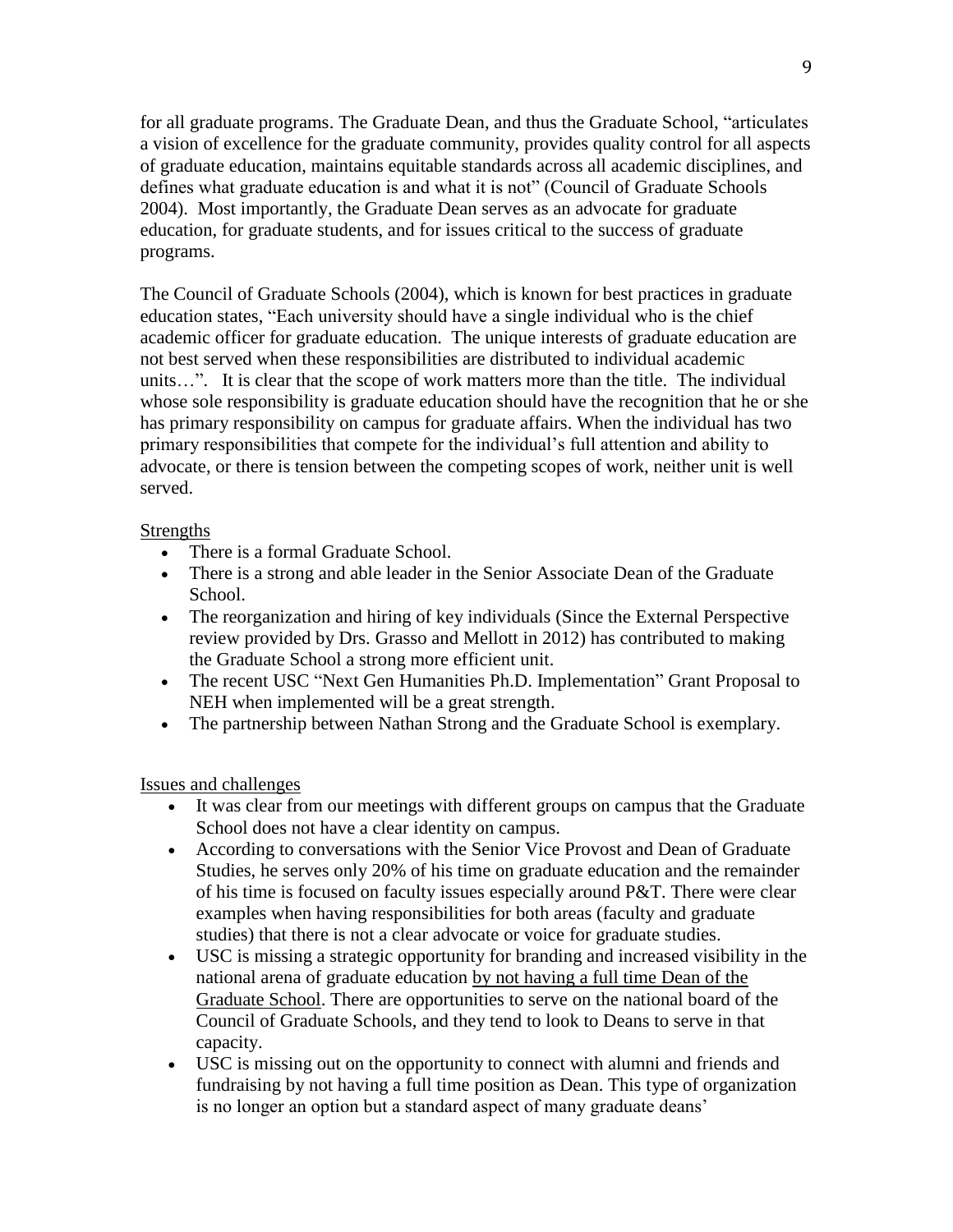responsibilities across the nation. Alumni and friends of the institution do give money to support and endow fellowships for graduate students or support for travel funds for graduate students. UNC Chapel Hill, University of Georgia, Cornell University, University of Michigan, Michigan State, NC State University, Ohio State University are just a few that come to mind.

- It was unclear whether the Graduate School was invited to participate during the implementation of the Banner Student System. As a result, key data definitions may not have been accurately defined with respect to twenty-five percent of the student population.
- The inability to pull data in a meaningful way from the Banner Student Information System came through loud and clear from faculty, deans, and key staff members. Thus, USC does not have the ability to pull together critical pieces of data on graduate students needed for federal funding proposals as well as reports for NSF and NIH.
- A missing best practice is a Continuous Enrollment Policy for all graduate students that enhances degree completion and reduces time to degree.

### Recommendations

- Keep a central Graduate School with strong leadership to bring national and international issues to the attention and focus of the campus (i.e., Health Insurance Subsidy issue), as well as best practices.
- The current position of Senior Vice Provost and Dean of Graduate Studies has worked to assist the Graduate School to move forward to where it is now with the strong leadership of the Senior Associate Dean. It is clear that the Graduate School is ready for a full time Dean of the Graduate School. Whether USC sees fit to promote the Senior Associate Dean to that position or whether USC chooses to conduct a national search, it is clear from our observations that the Graduate School is ready for a full time position to serve as Graduate Dean. This will enhance communication, reduce confusion, and build enhanced collaboration across campus.
- The Dean of the Graduate School needs to "sit" and be an active participant advocating for and representing the issues and concerns of graduate education at the Deans' Council.
- A Graduate School "Retreat" or "Summit" where key speakers can be brought in and key faculty can participate as well as Associate Deans from across campus to discuss issues facing graduate education was recommended by several individuals (faculty and deans) outside the Graduate School.
- There is an opportunity for the Dean of the Graduate School to bring together (once a month) the Associate Deans from across campus (whose responsibility is graduate education) to talk about issues, concerns, and to share best practices.
- A team including key members of the Graduate School need to discuss about how key variables are defined and how data are collected and reported out in Banner.
- An additional one to two key programmers are needed in the Graduate School to assist with critical data reporting and developing queries that are essential for reporting of data. These data are essential for faculty when writing training grants, for directors of graduate programs to know which students are not performing